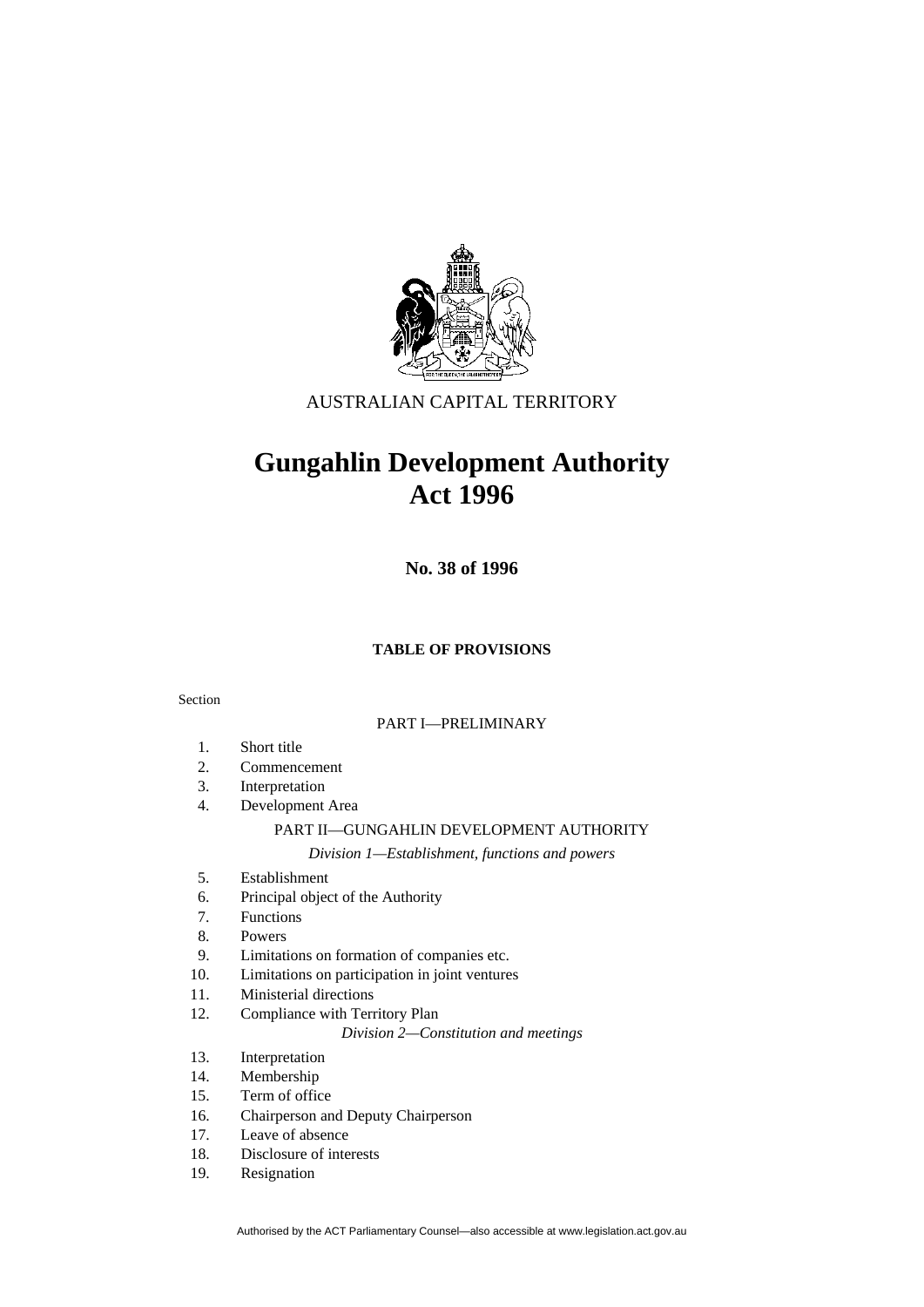### *Gungahlin Development Authority No. 38, 1996* **TABLE OF PROVISIONS**—continued

#### Section

- 20. Acting members
- 21. Termination of appointment
- 22. Meetings
- 23. Procedure at meetings
- 24. Quorum

# PART III—CHIEF EXECUTIVE OFFICER, STAFF AND CONSULTANTS

## *Division 1—Chief Executive Officer*

- 25. Appointment
- 26. Leave of absence
- 27. Disclosure of interests
- 28. Resignation
- 29. Termination of appointment
- 30. Acting Chief Executive Officer

#### *Division 2—Staff and consultants*

- 31. Staff
- 32. Consultants

## PART IV—FINANCIAL MANAGEMENT

- 33. Proceeds of grant of leases
- 34. Payment of funds to the Territory
- 35. Commonwealth tax equivalents
- 36. Copy of statement of intent

#### PART V—MISCELLANEOUS

- 37. Delegations and authorisations
- 38. Information to be included in annual report
- 39. Quarterly reports
- 40. Review of Act
- 41. Regulations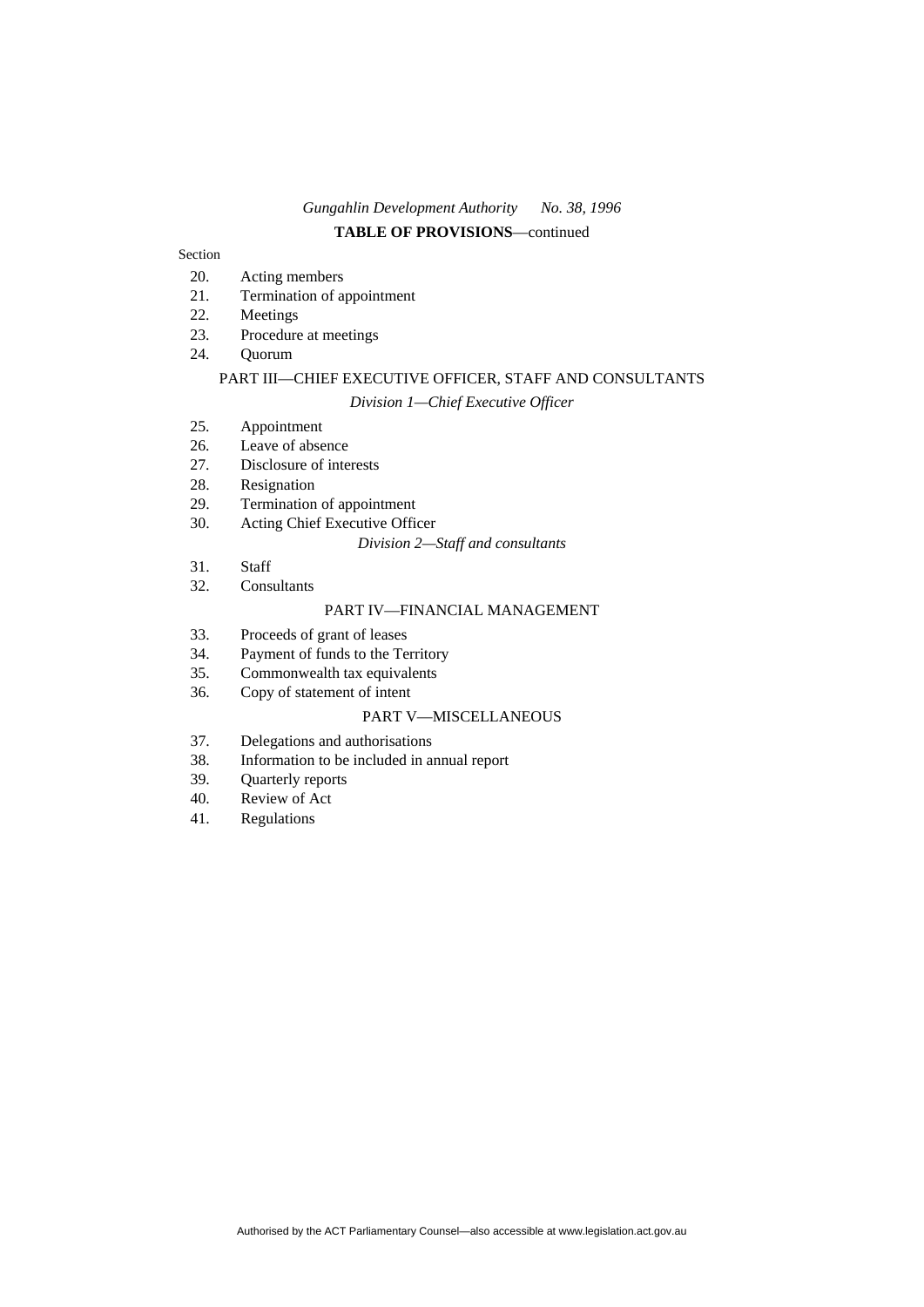

# AUSTRALIAN CAPITAL TERRITORY

# **Gungahlin Development Authority Act 1996**

**No. 38 of 1996** 

# **An Act to provide for the development of the Gungahlin Central Area**

*[Notified in ACT Gazette S160: 10 July 1996]*

 The Legislative Assembly for the Australian Capital Territory enacts as follows:

# **PART I—PRELIMINARY**

# **Short title**

**1.** This Act may be cited as the *Gungahlin Development Authority Act 1996*.

## **Commencement**

**2. (1)** Section 1 and this section commence on the day on which this Act is notified in the *Gazette*.

**(2)** The remaining provisions commence on a day, or respective days, fixed by the Minister by notice in the *Gazette*.

**(3)** If a provision referred to in subsection (2) has not commenced before the end of the period of 6 months commencing on the day on which this Act is notified in the *Gazette*, that provision, by force of this subsection, commences on the first day after the end of that period.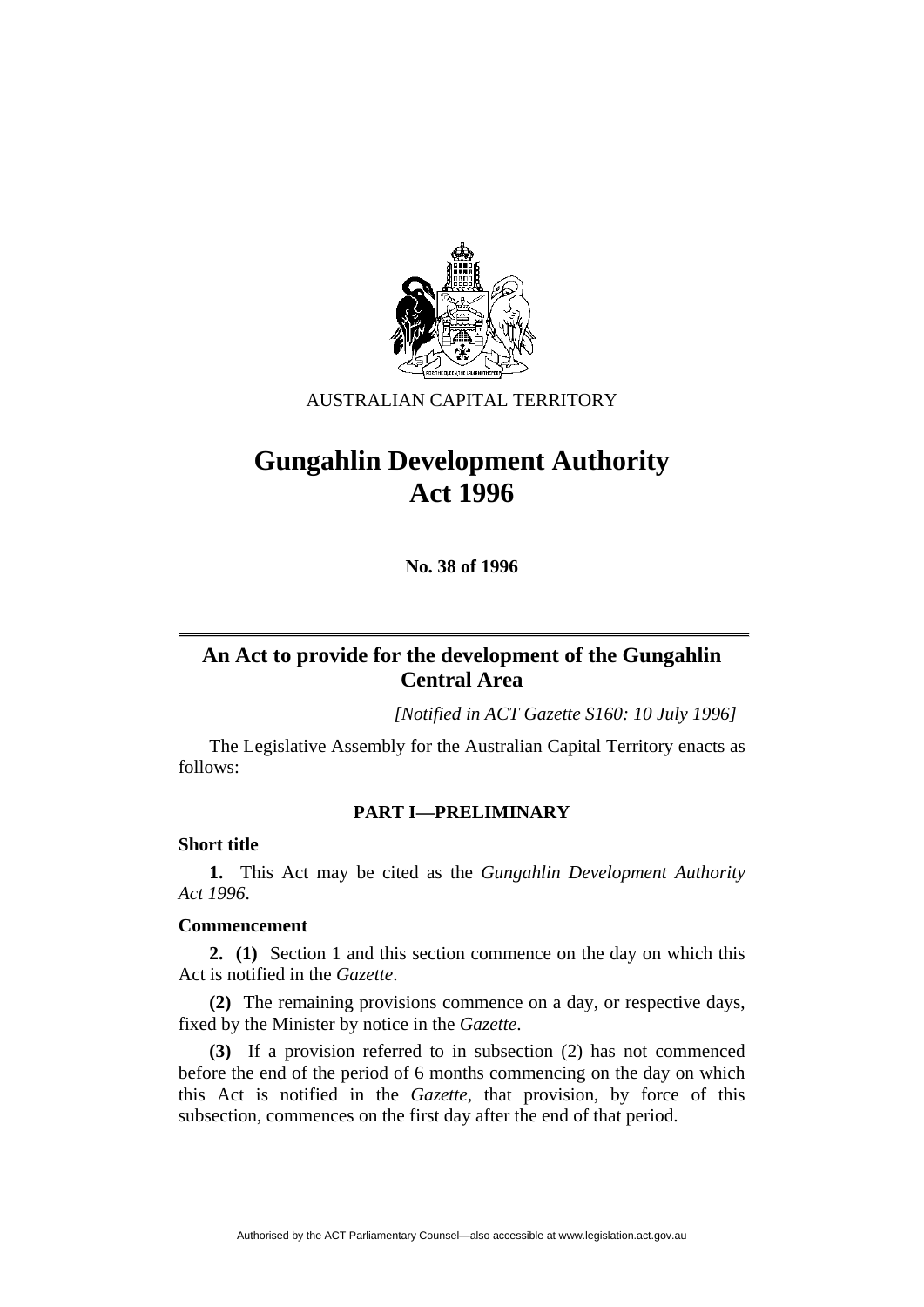#### **Interpretation**

**3.** In this Act, unless the contrary intention appears—

- "Authority" means the Gungahlin Development Authority established by section 5;
- "Development Area" means the area from time to time declared as the Gungahlin Development Area under section 4;
- "Gungahlin Central Area" means the area referred to as the Gungahlin Town Centre and Central Area in the Territory Plan;
- "Territory Plan" means the Territory Plan as in effect from time to time under the *Land (Planning and Environment) Act 1991*.

## **Development Area**

**4.** The Minister may, by instrument published in the *Gazette*—

- (a) declare an area specified in the instrument, being an area that is within the Gungahlin Central Area, as the Gungahlin Development Area; and
- (b) from time to time vary the area so declared.

# **PART II—GUNGAHLIN DEVELOPMENT AUTHORITY**

# *Division 1—Establishment, functions and powers*

#### **Establishment**

**5. (1)** There is hereby established an authority by the name of the Gungahlin Development Authority.

**(2)** The Authority—

- (a) is a body corporate with perpetual succession;
- (b) shall have a common seal;
- (c) may acquire, hold and dispose of real and personal property; and
- (d) may sue and be sued in its corporate name.

**(3)** The common seal of the Authority shall be kept in such custody as the Authority directs and shall not be used except as authorised by the Authority.

**(4)** All courts, judges and persons acting judicially shall take judicial notice of the common seal of the Authority affixed to a document and shall presume that it was duly affixed.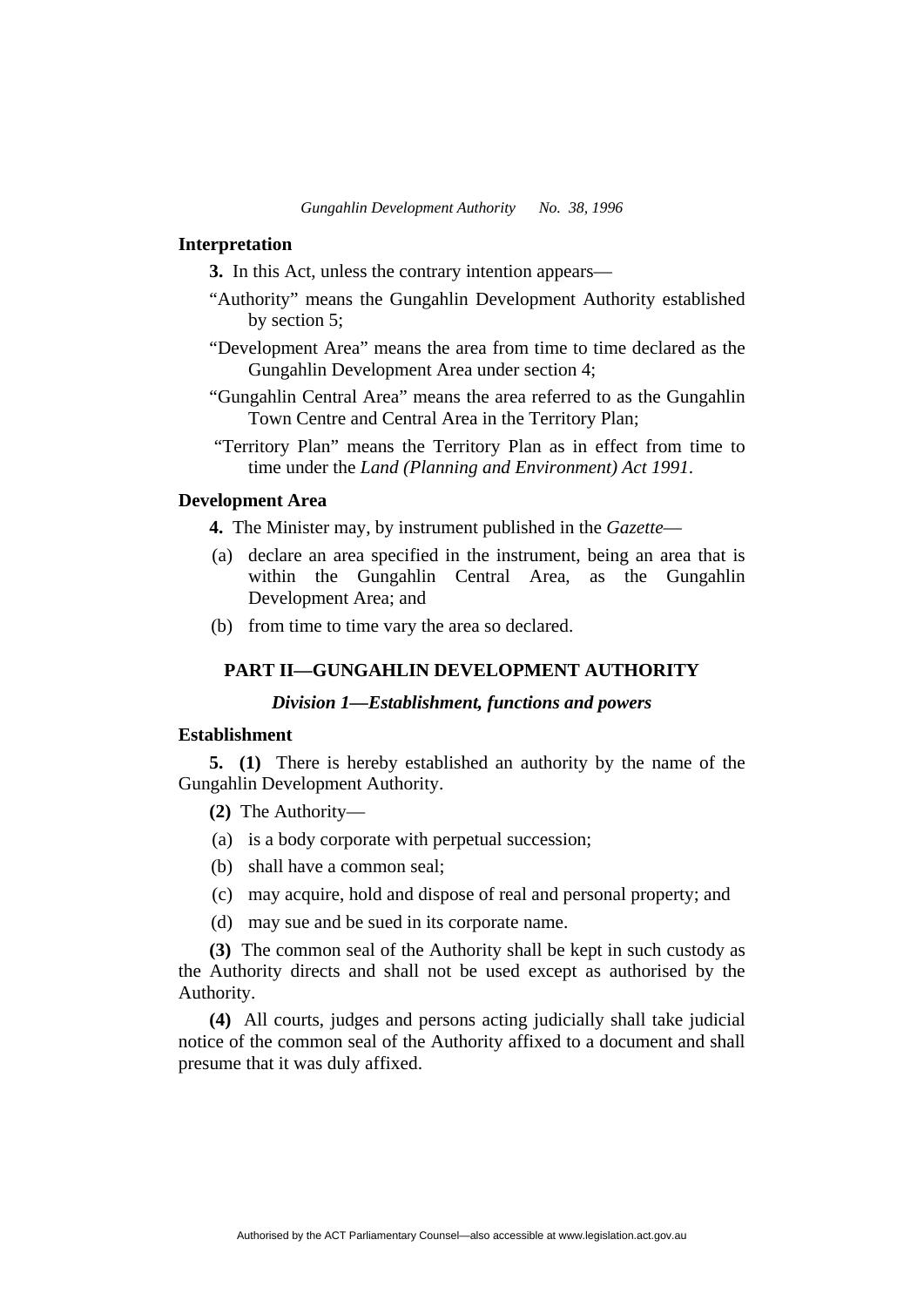#### **Principal object of the Authority**

**6.** The principal object of the Authority is to ensure that the Gungahlin Central Area is developed in accordance with the principles and policies for that area set out in the Territory Plan in order to provide for the social and economic needs of the community.

#### **Functions**

**7. (1)** The functions of the Authority are—

- (a) to be an agency for the provision, development and management, on behalf of the Territory, of land in the Gungahlin Central Area;
- (b) to undertake, promote and co-ordinate the development of land in the Gungahlin Central Area;
- (c) to exercise such functions on behalf of the Executive as it is authorised to exercise by a law of the Territory or by an instrument;
- (d) where appropriate for the purpose of discharging its other functions—to construct buildings, structures and facilities (including community facilities) and to manage and maintain them, or to participate in such construction, management or maintenance; and
- (e) to act as a concurring authority for controlled activities for the purposes of the *Land (Planning and Environment) Act 1991* and as an advisory body in relation to implementation plans for the purposes of the *Buildings (Design and Siting) Act 1964*.
- **(2)** The Authority shall perform its functions—
- (a) in a manner that is consistent with the social and economic needs of the Territory;
- (b) in accordance with prudent commercial principles;
- (c) in consultation with residents of the Territory and, in particular, of Gungahlin;
- (d) in a manner that exhibits a sense of social responsibility by having regard to the interests of the community in which it operates; and
- (e) where its activities affect the environment—in compliance with the principles of ecologically sustainable development.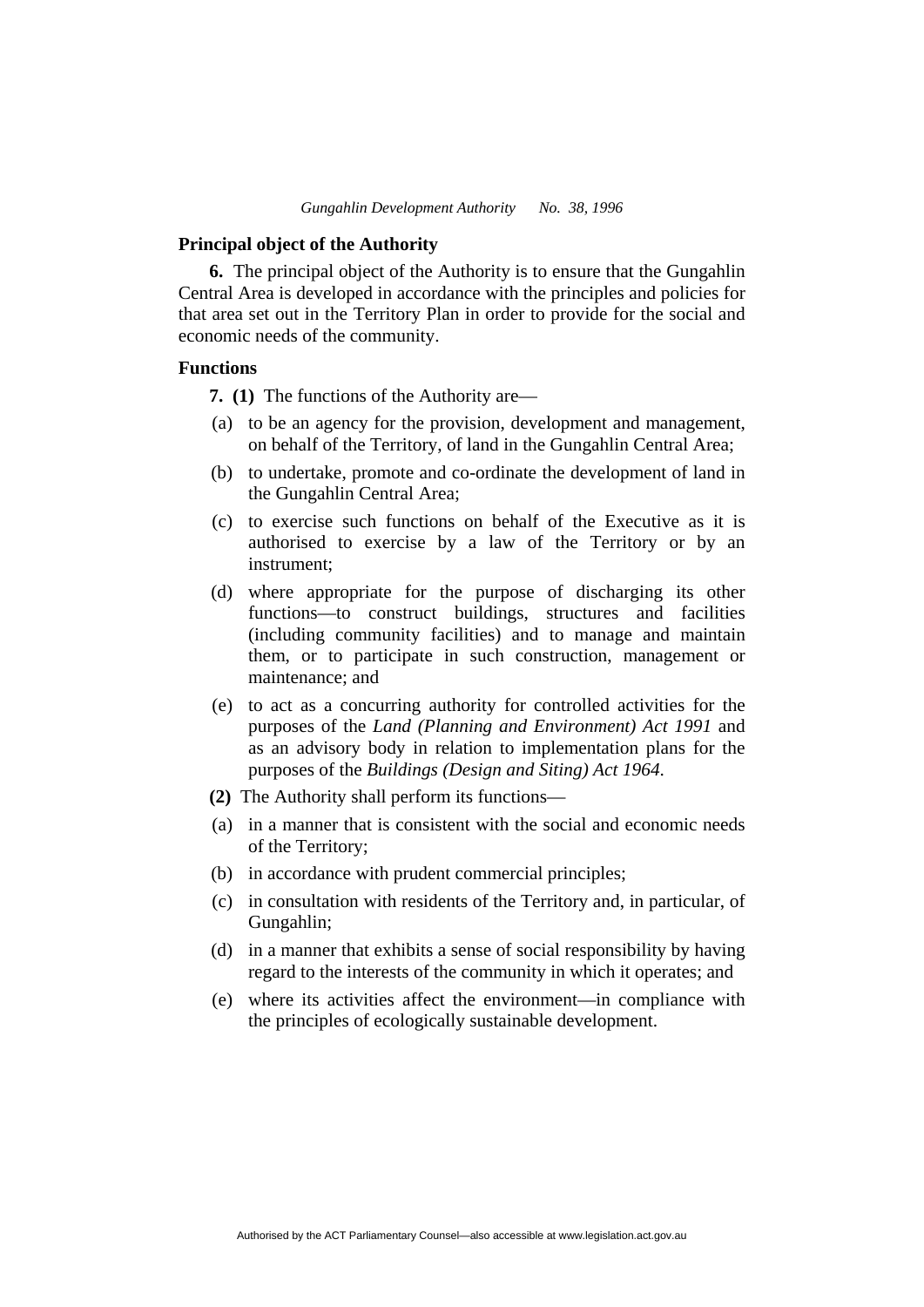**(3)** For the purposes of paragraph (2) (e), ecologically sustainable development is to be taken to require the effective integration of economic and environmental considerations in decision-making processes and to be achievable through implementation of the following principles:

- (a) the precautionary principle, namely, that if there is a threat of serious or irreversible environmental damage, a lack of full scientific certainty should not be used as a reason for postponing measures to prevent environmental degradation;
- (b) the inter-generational equity principle, namely, that the present generation should ensure that the health, diversity and productivity of the environment is maintained or enhanced for the benefit of future generations;
- (c) conservation of biological diversity and ecological integrity;
- (d) improved valuation and pricing of environmental resources.

## **Powers**

**8. (1)** The Authority has power to do all things necessary and convenient to be done in connection with the performance of its functions.

**(2)** Without limiting the generality of subsection (1) or of any other power conferred on the Authority by this or any other Act, the Authority may—

- (a) in accordance with any authorisation of the Executive, grant leases of land on its behalf;
- (b) hold leases of, or any other interest in, land;
- (c) construct roads, lanes, footpaths and passageways;
- (d) carry out any works and operations deemed necessary for the purpose of rendering land suitable for professional, commercial, industrial, residential or community purposes;
- (e) occupy and use any land or building;
- (f) erect, alter, repair or renovate buildings;
- (g) maintain and manage land, buildings, structures, works or other property;
- (h) make charges for work done or services rendered;
- (i) form, or participate in the formation of, companies, enter into partnerships or participate in joint ventures;
- (j) enter into any other contract or arrangement with any person for the doing of anything that the Authority is authorised to do under this or any other Act;
- (k) subscribe for or purchase shares in, or debentures or other securities of, companies;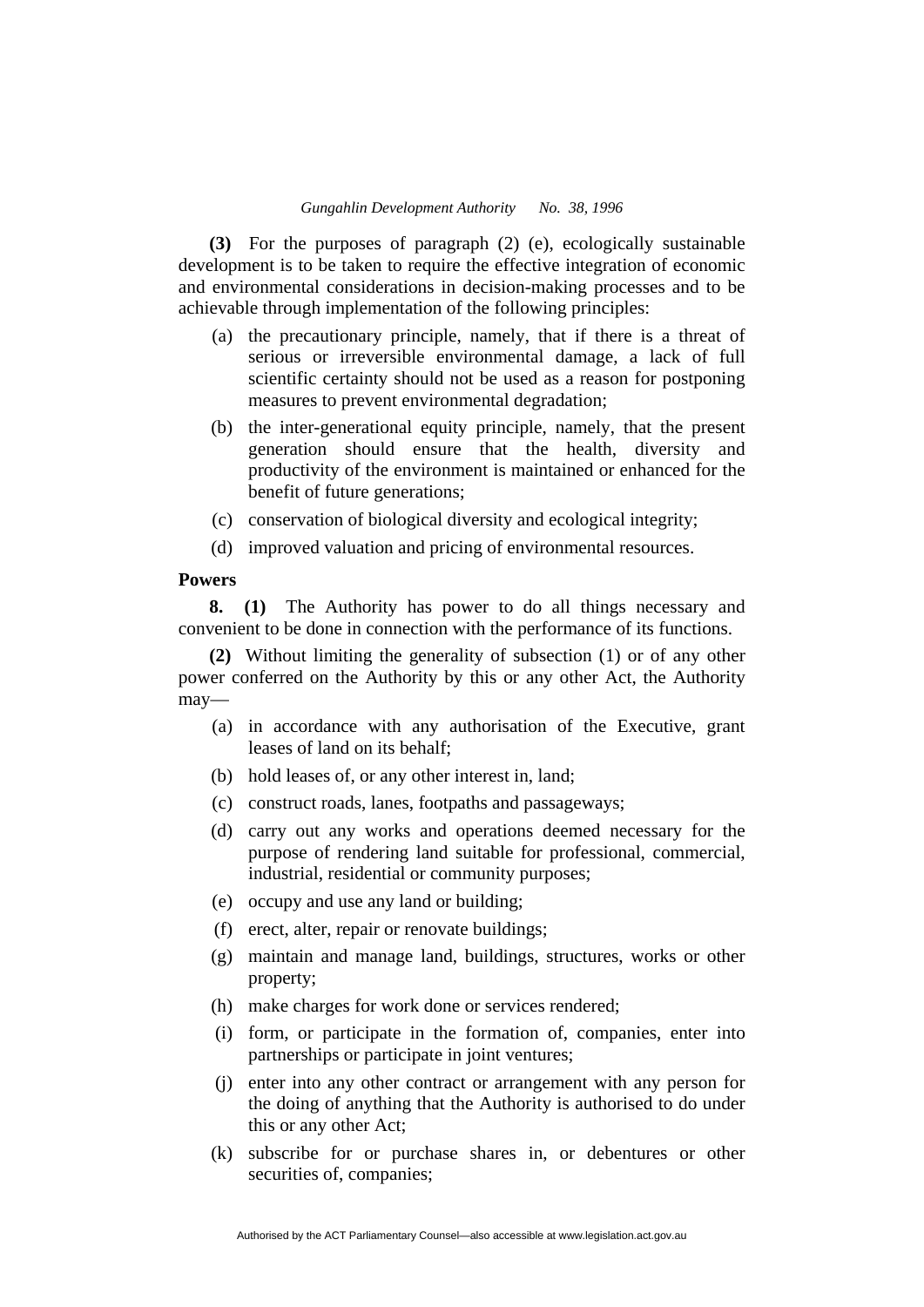- (l) act as agent for other persons; and
- (m) appoint agents or attorneys.

**(3)** The power of the Authority to grant leases referred to in paragraph (2) (a) shall be read as including the power to grant leases to itself.

## **Limitations on formation of companies etc.**

**9. (1)** The Authority shall not, without the written approval of the Minister—

- (a) subscribe for or purchase shares in, or debentures or other securities of, a company; or
- (b) form, or participate in the formation of, a company that would, upon its formation, be a subsidiary of the Authority.
- **(2)** Any approval under subsection (1)—
- (a) shall relate only to a particular company or proposed company; and
- (b) may be given subject to specified conditions and restrictions.

**(3)** Where the Authority subscribes for or purchases shares in, or debentures or other securities of, a company or participates in, forms or is interested in a company, the Minister shall—

- (a) cause to be prepared a statement setting out particulars of, and the reasons for, the subscription or purchase or the participation, formation or interest: and
- (b) cause a copy of the statement to be laid before the Legislative Assembly within 15 sitting days after—
	- (i) subject to subparagraph (ii), the subscription or purchase or the participation, formation or interest takes place; or
	- (ii) if the Minister is of the opinion that the disclosure of the subscription or purchase or the participation, formation or interest would adversely affect the commercial interests of the Authority, the Minister ceases to be of that opinion.

**(4)** Before laying a copy of a statement before the Legislative Assembly, the Minister may delete from the statement any part dealing with commercially sensitive information but, if he or she does so, he or she shall lay before the Legislative Assembly, at the same time as he or she lays the statement, a further statement setting out the general nature of the material deleted and the reason for the deletion.

**(5)** If the Authority holds a controlling interest in a company, it shall endeavour to ensure that—

(a) the Auditor-General is appointed auditor for the company; and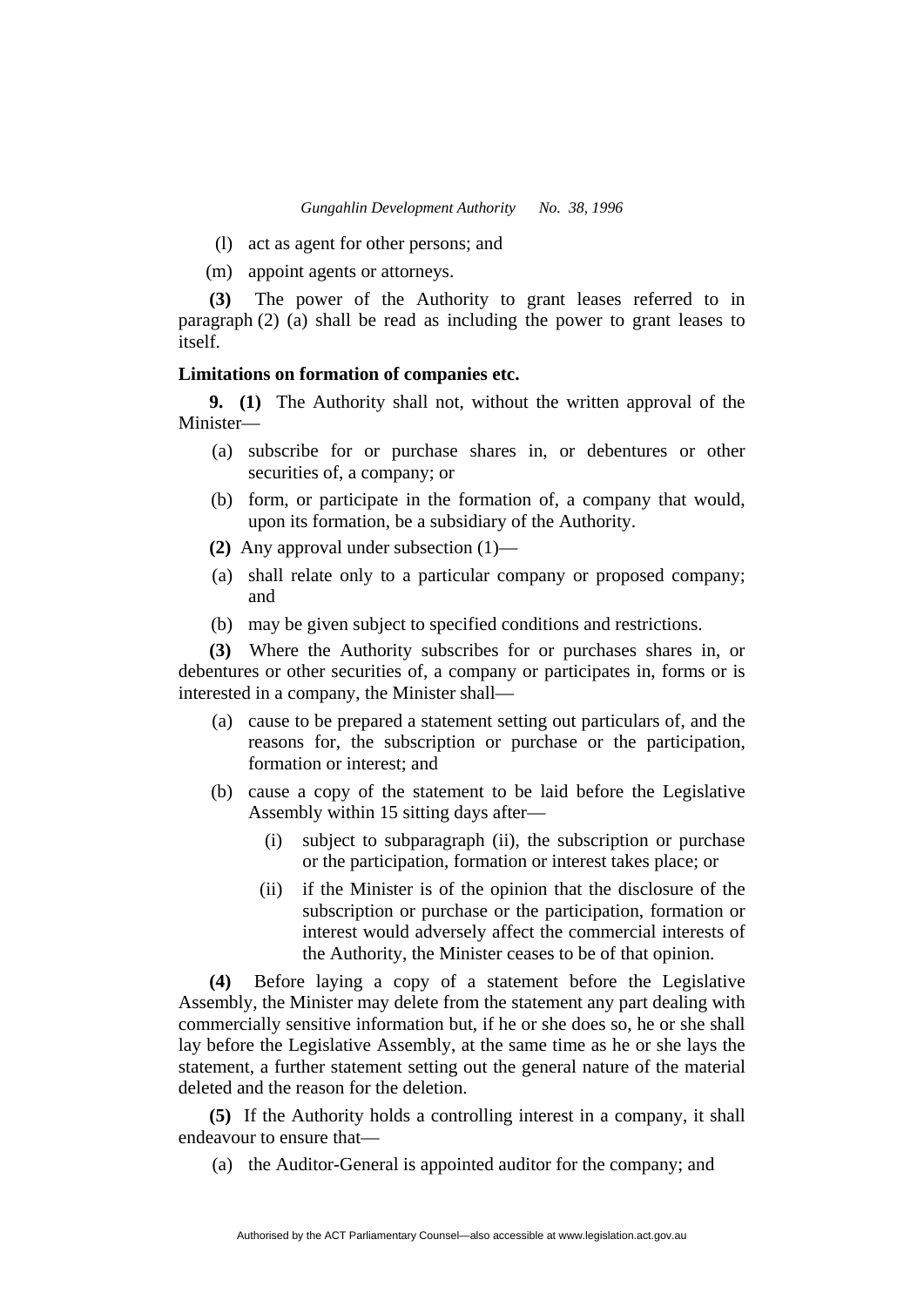(b) that the company does not do anything that the Authority itself is not empowered to do.

**(6)** Without limiting the generality of paragraph (5) (b), the Authority shall endeavour to ensure that a company in which it holds a controlling interest does not—

- (a) borrow money otherwise than from the Territory or Commonwealth; or
- (b) raise money otherwise than by borrowing;

except—

- (c) with the written approval of the Minister for the time being administering the *Financial Management Act 1996*; and
- (d) on terms and conditions that are specified in, or consistent with, the approval.

**(7)** Subsection (6) applies to a borrowing or raising of money whether the money is borrowed or raised by dealing in securities or otherwise, and whether or not the money is borrowed or raised, in whole or in part, in a currency other than Australian currency.

**(8)** An approval under subsection (6) may be given in relation to a particular transaction or class of transactions.

**(9)** For the purposes of subsection (6)—

- (a) the issue by a company of an instrument acknowledging a debt in consideration of the payment or deposit of money or of the provision of credit; or
- (b) the obtaining of credit by the company;

shall, to the extent of the amount of that money or of that credit, as the case may be, be deemed to be a borrowing by that company.

**(10)** Paragraph 6 (b) does not apply to a raising of money where that money is raised by way of bona fide payment for services rendered.

#### **Limitations on participation in joint ventures**

**10. (1)** The Authority shall not, without the written approval of the Minister, participate in a joint venture.

**(2)** An approval under subsection (1)—

- (a) may be of general application or may relate to a particular proposed joint venture; and
- (b) may be given subject to specified conditions and restrictions.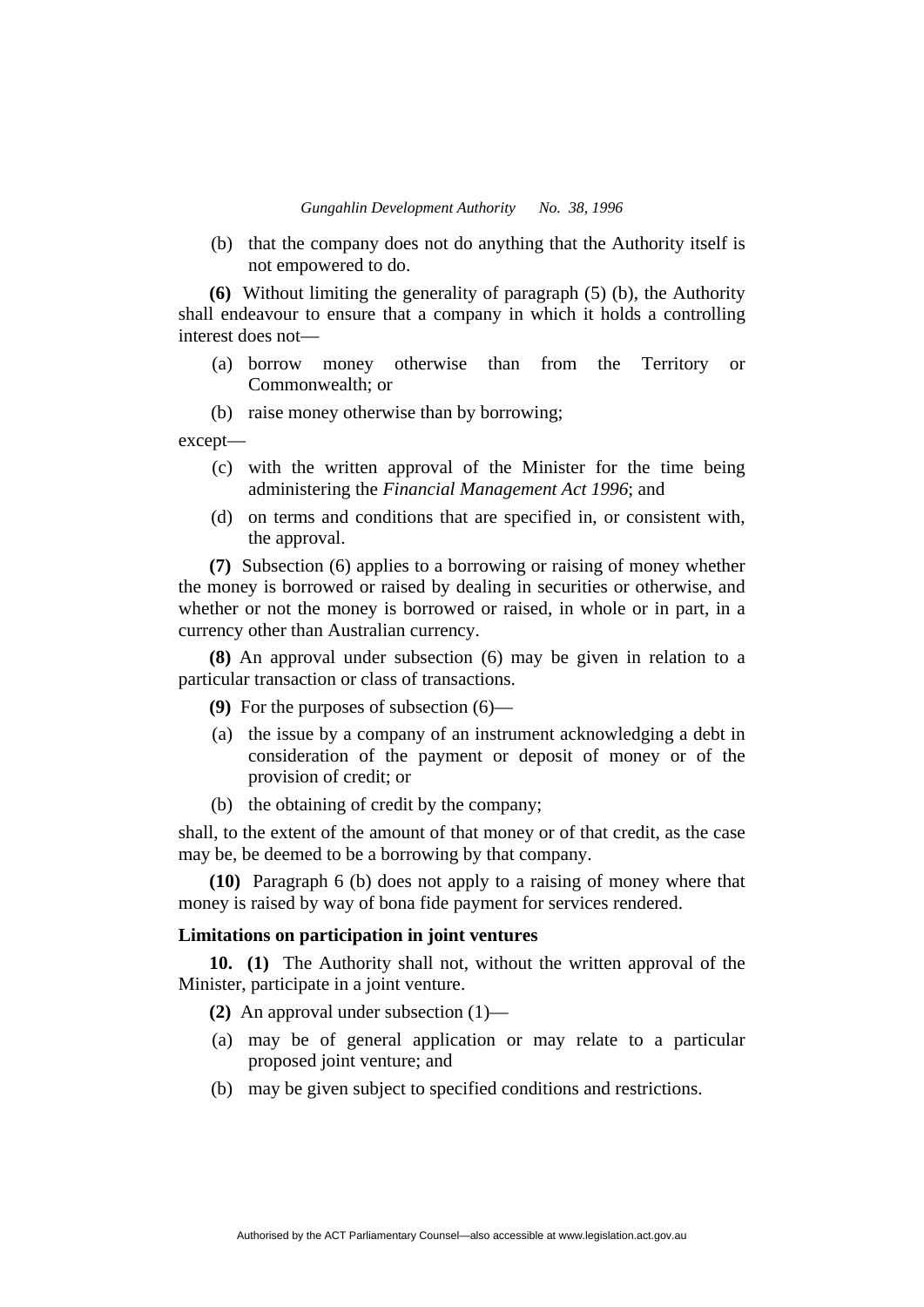**(3)** Where the Authority enters into an agreement for a joint venture, the Minister shall—

- (a) cause to be prepared a statement setting out particulars of, and the reasons for, the joint venture; and
- (b) cause a copy of the statement to be laid before the Legislative Assembly within 15 sitting days after—
	- (i) subject to subparagraph (ii), the agreement is entered into; or
	- (ii) if the Minister is of the opinion that the disclosure of the joint venture would adversely affect the commercial interests of the Authority, the Minister ceases to be of that opinion.

**(4)** Before laying a copy of a statement before the Legislative Assembly, the Minister may delete from the statement any part dealing with commercially sensitive information but, if he or she does so, he or she shall lay before the Legislative Assembly, at the same time as he or she lays the statement, a further statement setting out the general nature of the material deleted and the reason for the deletion.

**(5)** Where the Authority is able to control the things done by a joint venture in which it is a participant, it shall endeavour to ensure that—

- (a) the Auditor-General is appointed auditor for the joint venture; and
- (b) the joint venture does not do anything that the Authority itself is not empowered to do.

## **Ministerial directions**

**11. (1)** The Minister may, by instrument, give directions to the Authority in relation to the performance of its functions.

**(2)** The Authority shall comply with a direction given under subsection  $(1)$ .

**(3)** The Minister shall cause particulars of any direction under subsection (1) to be tabled in the Legislative Assembly within 5 sitting days of its being given.

# **Compliance with Territory Plan**

**12.** Nothing in this Act shall be taken to permit the Authority to do any act, or authorise the doing of any act, that is inconsistent with the Territory Plan.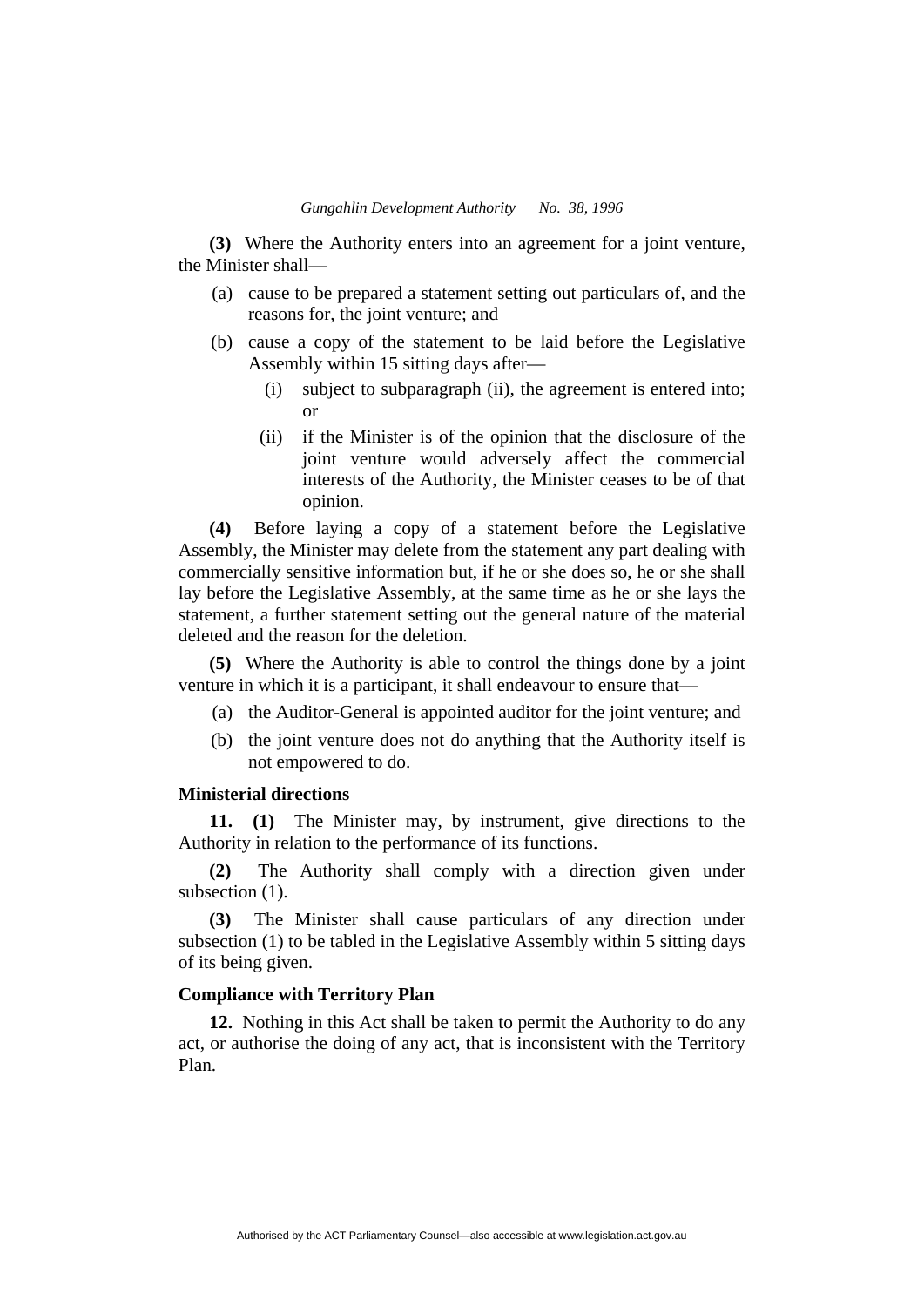*Gungahlin Development Authority No. 38, 1996*

#### *Division 2—Constitution and meetings*

## **Interpretation**

**13.** In this Division, unless the contrary intention appears—

"member" means—

- (a) a person referred to in paragraph  $14 (1) (a)$  to (j); or
- (b) where a person has been appointed to act as a member under section 20—such a person.

# **Membership**

**14. (1)** The Authority shall consist of—

- (a) a resident of Gungahlin who is familiar with the diversity of interests of residents of Gungahlin, being a person nominated by the Gungahlin Community Council Incorporated;
- (b) a resident of Gungahlin who is familiar with the diversity of interests of residents of the Territory;
- (c) a person with expertise in the property development industry who has no connection with, or any direct or indirect pecuniary interest in, any land, or any activity carried on, in the Gungahlin Central Area;
- (d) a person with expertise in the retail trade industry who has no connection with, or any direct or indirect pecuniary interest in, any land, or any activity carried on, in the Gungahlin Central Area;
- (e) a person with expertise in the finance industry who has no connection with, or any direct or indirect pecuniary interest in, any land, or any activity carried on, in the Gungahlin Central Area;
- (f) a person with expertise in urban planning and design;
- (g) a person with expertise in environment protection;
- (h) a person with expertise in the provision of community facilities;
- (i) a person with expertise relevant to the management and operations of the Authority;
- (j) 2 persons who are performing the duties of an Executive Office in the Australian Capital Territory Public Service; and
- (k) the Chief Executive Officer for the Authority.
- **(2)** A member shall be appointed by the Minister by instrument.

**(3)** The performance of the functions or the exercise of the powers of the Authority is not affected by reason only of there being a vacancy or vacancies in the membership of the Authority.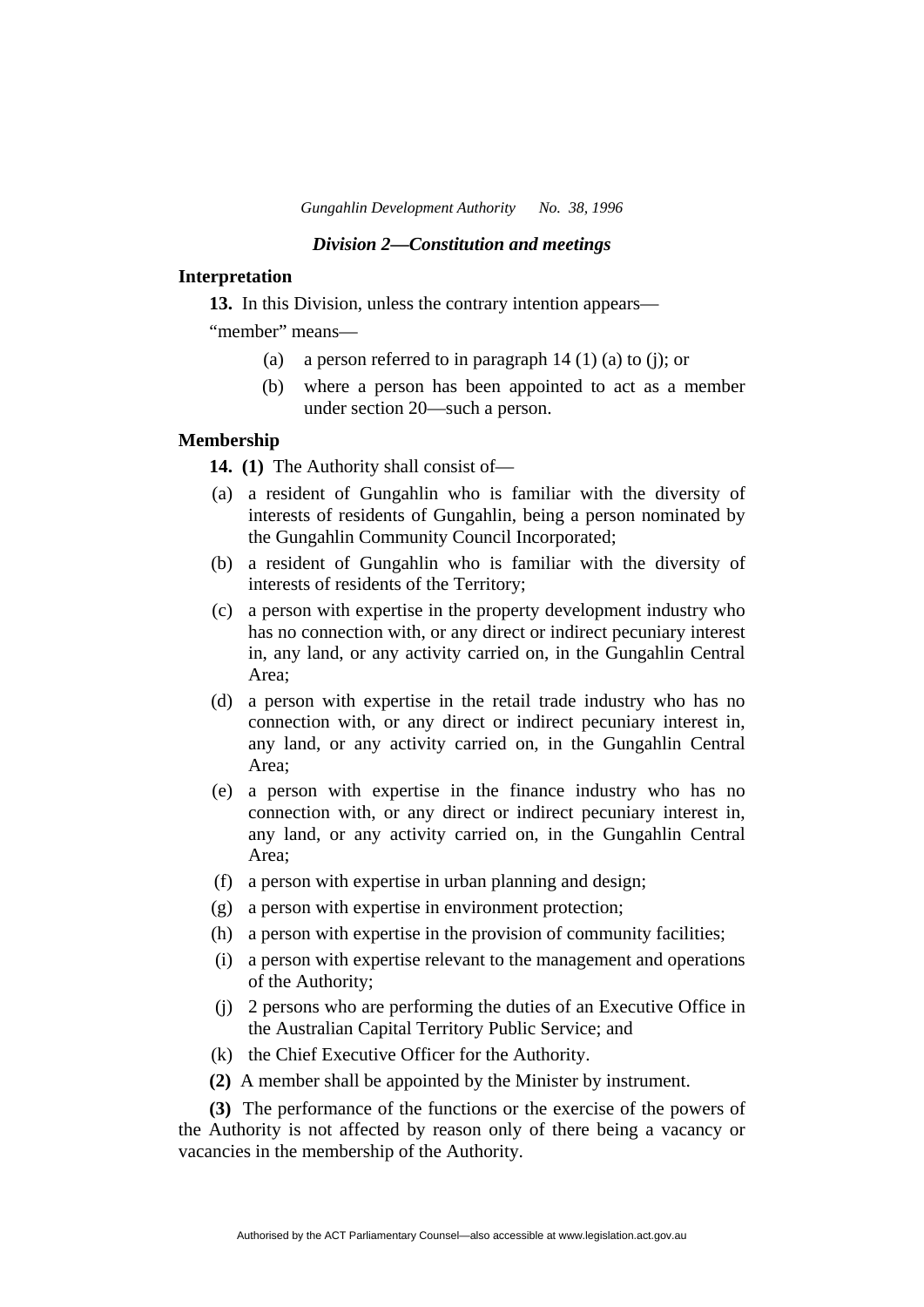#### **Term of office**

**15. (1)** Subject to this Division, a member holds office for the period, not exceeding 3 years, specified in the instrument of appointment.

**(2)** A member is eligible for re-appointment.

**(3)** A member appointed under paragraph 14 (1) (j) ceases to be a member if he or she ceases to perform the duties of an Executive Office in the Australian Capital Territory Public Service.

## **Chairperson and Deputy Chairperson**

**16.** The Minister shall appoint from the members—

- (a) a Chairperson; and
- (b) a Deputy Chairperson;

of the Authority.

## **Leave of absence**

**17.** The Minister may grant leave of absence to a member on such terms and conditions as to remuneration and otherwise as the Minister determines.

## **Disclosure of interests**

**18. (1)** A member who has a direct or indirect pecuniary interest in a matter being considered or about to be considered by the Authority shall, as soon as practicable after the relevant facts have come to the member's knowledge, disclose the nature of the interest to the Authority.

**(2)** A disclosure shall be recorded in the minutes of the meeting and, unless the Minister otherwise determines, the member shall not—

- (a) be present during any deliberation of the Authority with respect to the matter; or
- (b) take part in any decision of the Authority with respect to that matter.
- **(3)** In this section—

"member" includes the Chief Executive Officer.

#### **Resignation**

**19.** A member may resign his or her office by notice in writing signed by the member and delivered to the Minister.

## **Acting members**

**20. (1)** Where a member—

(a) has been granted leave of absence; or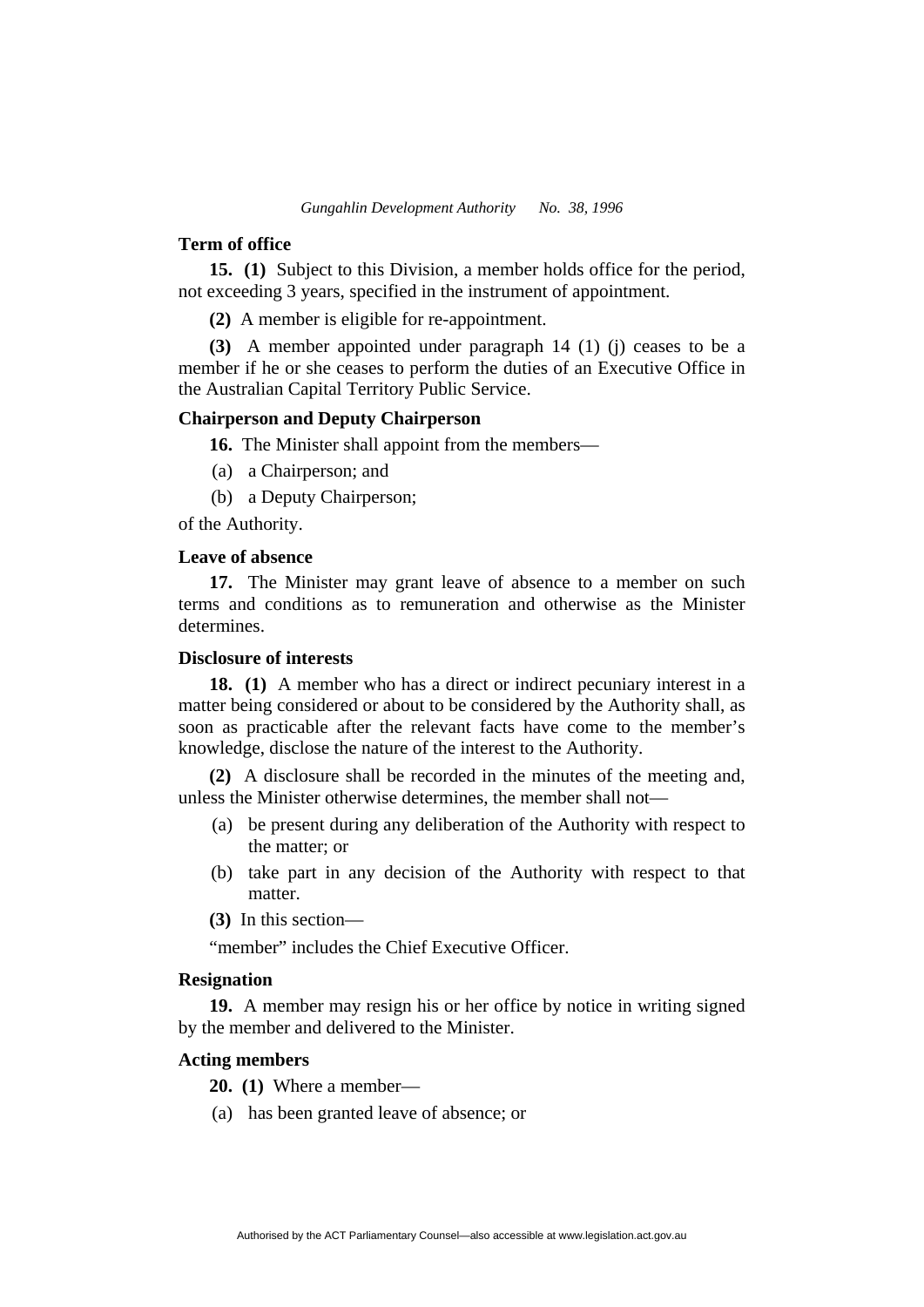(b) has resigned;

the Minister may, by instrument, appoint a person to act in place of that member while the member is on leave or until another member is appointed under section 14, as the case requires.

**(2)** A person shall not be appointed under subsection (1) unless the person would be eligible for appointment under section 14 in place of the member who is absent or has resigned.

**(3)** Anything done by the Authority while its membership includes a person purporting to act under this section is not invalid on the ground that—

- (a) the occasion for the person's appointment had not arisen;
- (b) there is a defect or irregularity in connection with the person's appointment;
- (c) the person's appointment had ceased to have effect; or
- (d) the occasion for the person to act had not arisen or had ceased.

## **Termination of appointment**

**21. (1)** The Minister may terminate the appointment of a member or acting member because of the misbehaviour or physical or mental incapacity of the member or acting member.

**(2)** If a member or acting member—

- (a) becomes bankrupt, applies to take the benefit of any law for the relief of bankrupt or insolvent debtors, compounds with creditors or makes an assignment of remuneration for their benefit;
- (b) is absent, except on leave granted under section 17, for 3 consecutive meetings; or
- (c) without reasonable excuse contravenes section 18;

the Minister shall terminate the appointment of that member or acting member.

#### **Meetings**

**22.** The Chairperson, or if he or she is unable to do so, the Deputy Chairperson, shall convene such Authority meetings—

- (a) as the Chairperson or the Deputy Chairperson, as the case requires, considers necessary for the efficient performance of its functions; or
- (b) as the Minister directs by notice in writing given to the Chairperson or the Deputy Chairperson.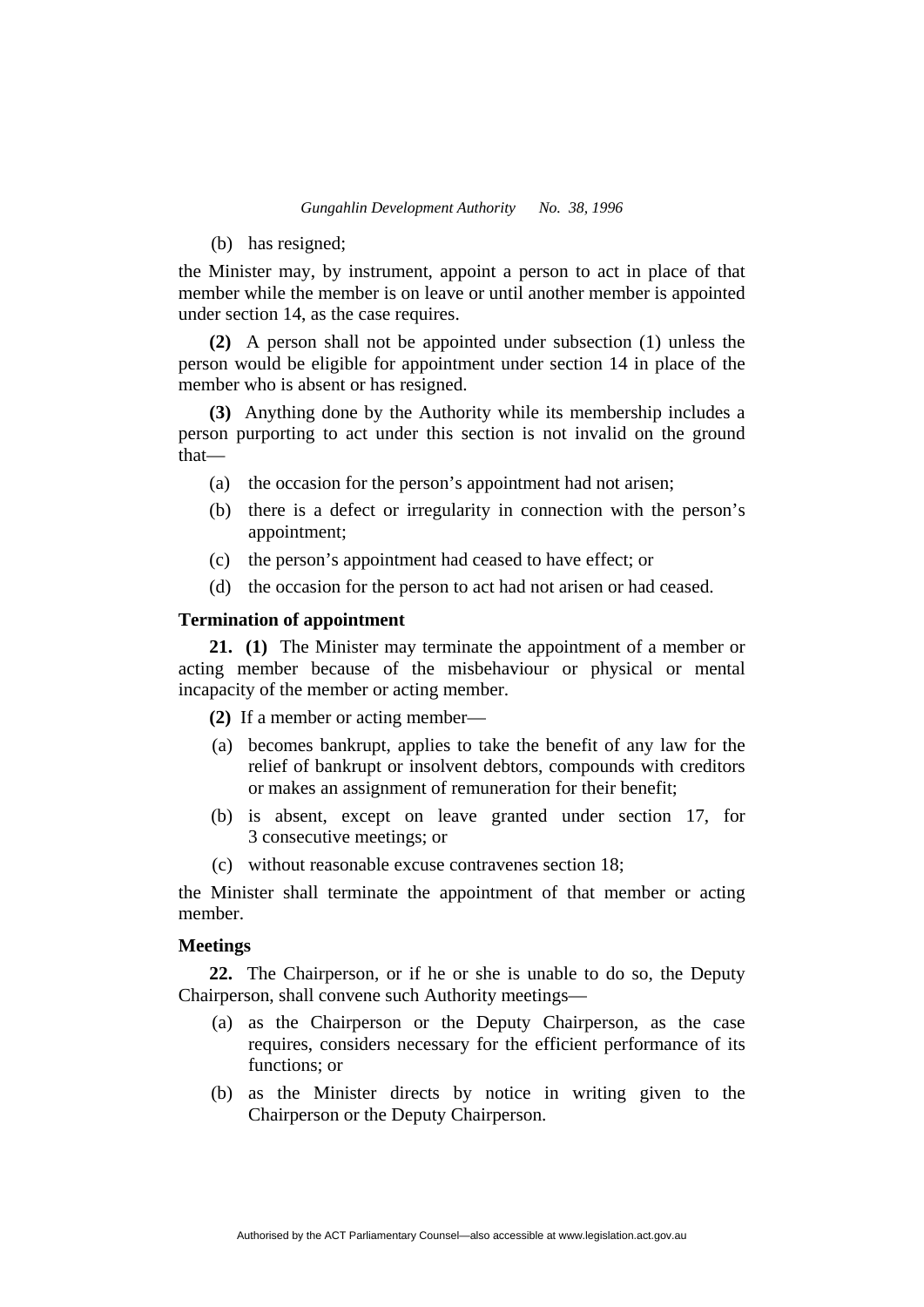#### **Procedure at meetings**

**23. (1)** The Chairperson shall preside at all the Board meetings at which he or she is present.

**(2)** Where the Chairperson is not present at a meeting the Deputy Chairperson shall preside.

**(3)** Where the Chairperson and the Deputy Chairperson are both absent from a meeting, the members present shall elect 1 of their number to preside.

**(4)** The member presiding at a meeting may give directions regarding the procedure to be followed in connection with the meeting.

**(5)** Questions arising at a meeting shall be decided by a majority of the votes of the members present and voting.

**(6)** The member presiding at a meeting has a deliberative vote and, in the event of an equality of votes, a casting vote.

**(7)** The Board shall keep minutes of its proceedings.

**(8)** In subsection (5)—

"member" includes the Chief Executive Officer.

#### **Quorum**

**24. (1)** At a meeting of the Board, a majority of the members of the Board constitutes a quorum.

**(2)** In subsection  $(1)$ —

"member" includes the Chief Executive Officer.

# **PART III—CHIEF EXECUTIVE OFFICER, STAFF AND CONSULTANTS**

#### *Division 1—Chief Executive Officer*

#### **Appointment**

**25. (1)** The Minister shall, by instrument, appoint a person to be Chief Executive Officer for the Authority.

**(2)** The Chief Executive Officer holds office for such period, not exceeding 5 years, as is specified in the instrument of appointment.

**(3)** The Chief Executive Officer holds office on such terms and conditions (in respect of matters not determined under the *Remuneration Tribunal Act 1995*) as are determined by the Minister in writing.

**(4)** A retiring Chief Executive Officer is eligible for re-appointment.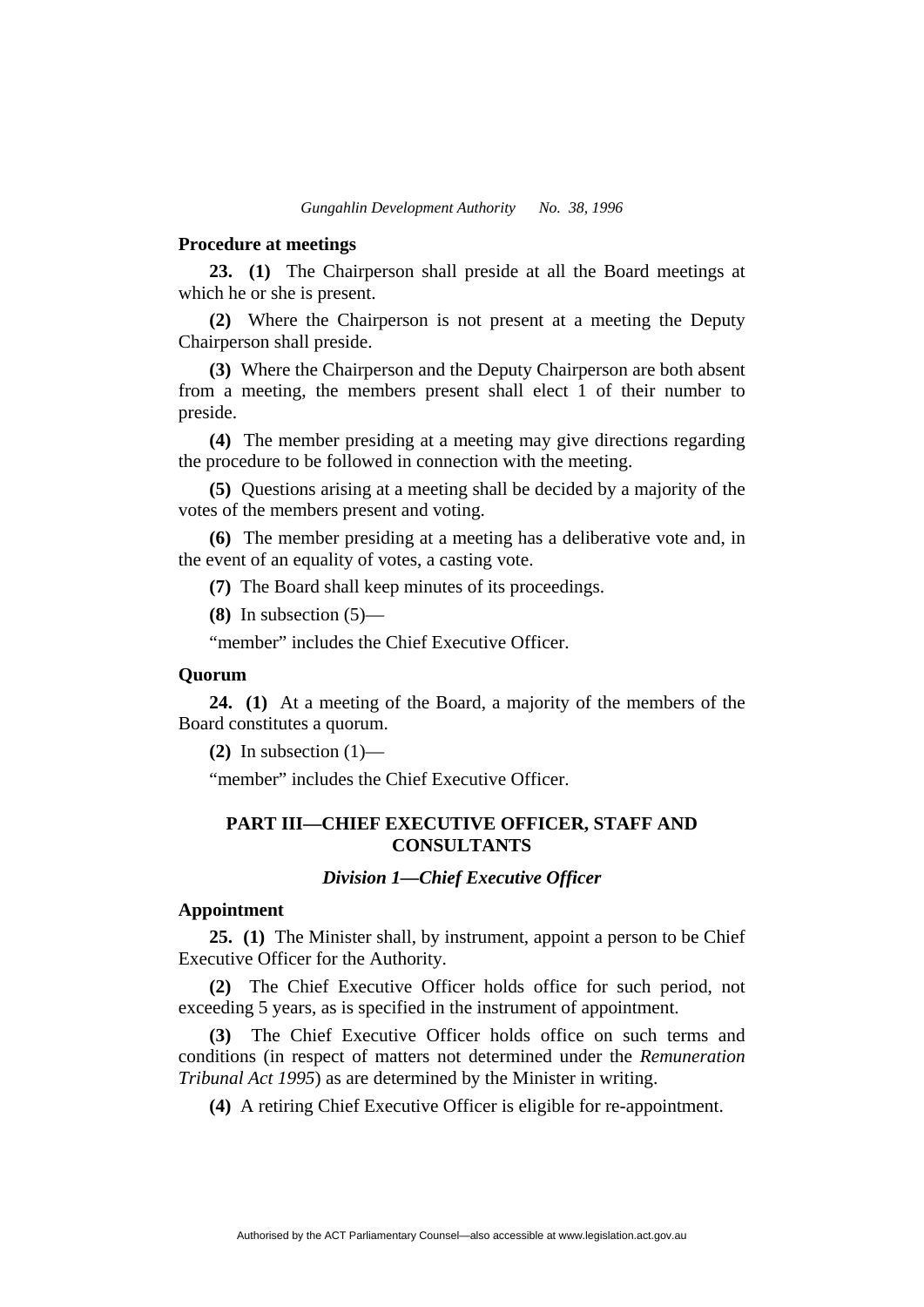#### **Leave of absence**

**26.** The Authority may, in writing, grant leave of absence to the Chief Executive Officer.

## **Disclosure of interests**

**27. (1)** A person appointed to be the Chief Executive Officer or to act as Chief Executive Officer shall, upon his or her appointment and on each subsequent 30 June, give written notice to the Minister of all his or her direct or indirect pecuniary interests.

**(2)** If the Chief Executive Officer or a person acting as Chief Executive Officer has or acquires a direct or indirect pecuniary interest in a matter which, to his or her knowledge, is being considered or about to be considered by the Authority, the Chief Executive Officer shall give written notice to the Minister of that interest.

#### **Resignation**

**28.** The Chief Executive Officer may resign office by notice in writing signed by him or her and delivered to the Minister.

#### **Termination of appointment**

**29. (1)** The Minister may terminate the appointment of the Chief Executive Officer for misbehaviour or physical or mental incapacity.

**(2)** The Minister shall terminate the appointment of the Chief Executive Officer if he or she—

- (a) becomes bankrupt, applies to take the benefit of a law for the relief of bankrupt or insolvent debtors, compounds with his or her creditors or makes an assignment of his or her remuneration for their benefit;
- (b) without reasonable excuse, contravenes section 27; or
- (c) is absent from duty, except on leave of absence granted by the Authority, for 14 consecutive days or for 28 days in any period of 1 year.

## **Acting Chief Executive Officer**

**30. (1)** The Minister may, after consultation with the Authority, by instrument appoint a suitably qualified and experienced person to act as Chief Executive Officer—

 (a) during a vacancy in the office of Chief Executive Officer, whether or not an appointment has previously been made to the office; or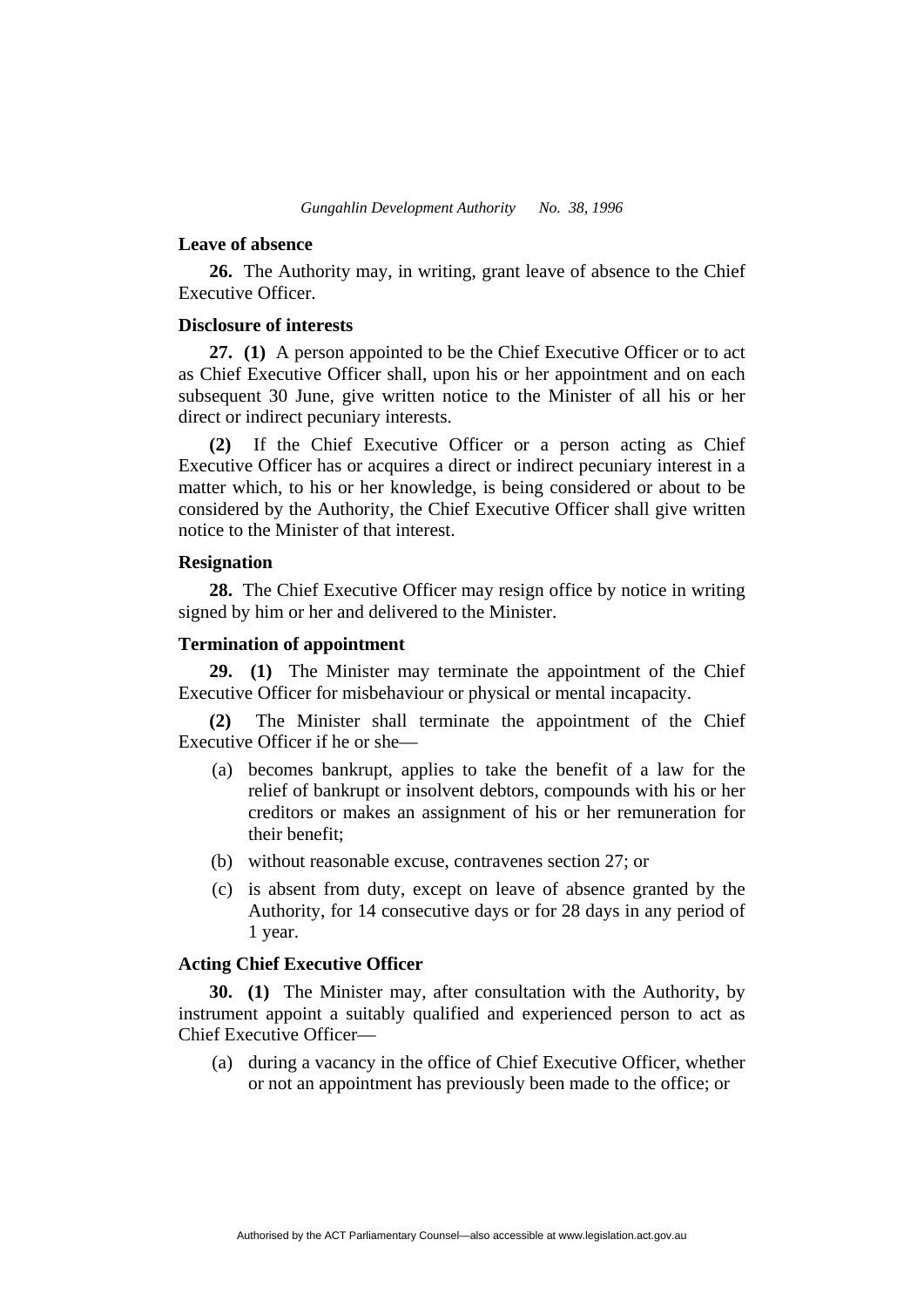(b) during any period, or during all periods, when the Chief Executive Officer is absent from duty or from the Territory or is, for any other reason, unable to perform the functions of that office;

but a person appointed to act during a vacancy shall not continue to do so for more than 12 months.

**(2)** Anything done by or in relation to a person purporting to act as Chief Executive Officer is not invalid because—

- (a) the occasion for the appointment had not arisen;
- (b) there is a defect or irregularity in connection with the appointment;
- (c) the appointment had ceased to have effect; or
- (d) the occasion to act had not arisen or had ceased.

#### *Division 2—Staff and consultants*

### **Staff**

**31. (1)** The Authority may employ as members of its staff such persons as it considers necessary to enable it to properly perform its functions.

**(2)** The Authority may make reciprocal arrangements with other public authorities for the purpose of facilitating the transfer of staff between the Authority and any of those public authorities.

**(3)** In this section, a reference to a public authority (other than the Authority) shall be read as a reference to—

- (a) the Territory;
- (b) the Commonwealth, a State or another Territory; or
- (c) an authority or instrumentality of the Territory, the Commonwealth, a State or another Territory.

# **Consultants**

**32. (1)** The Authority may engage persons having suitable qualifications and experience as consultants to the Authority.

**(2)** Nothing in subsection (1) shall be read as conferring on the Authority a power to enter into a contract of employment.

# **PART IV—FINANCIAL MANAGEMENT**

## **Proceeds of grant of leases**

**33. (1)** Any consideration received by the Authority for the grant of a lease of land shall be taken to be, for the purposes of this Act, income of the Authority.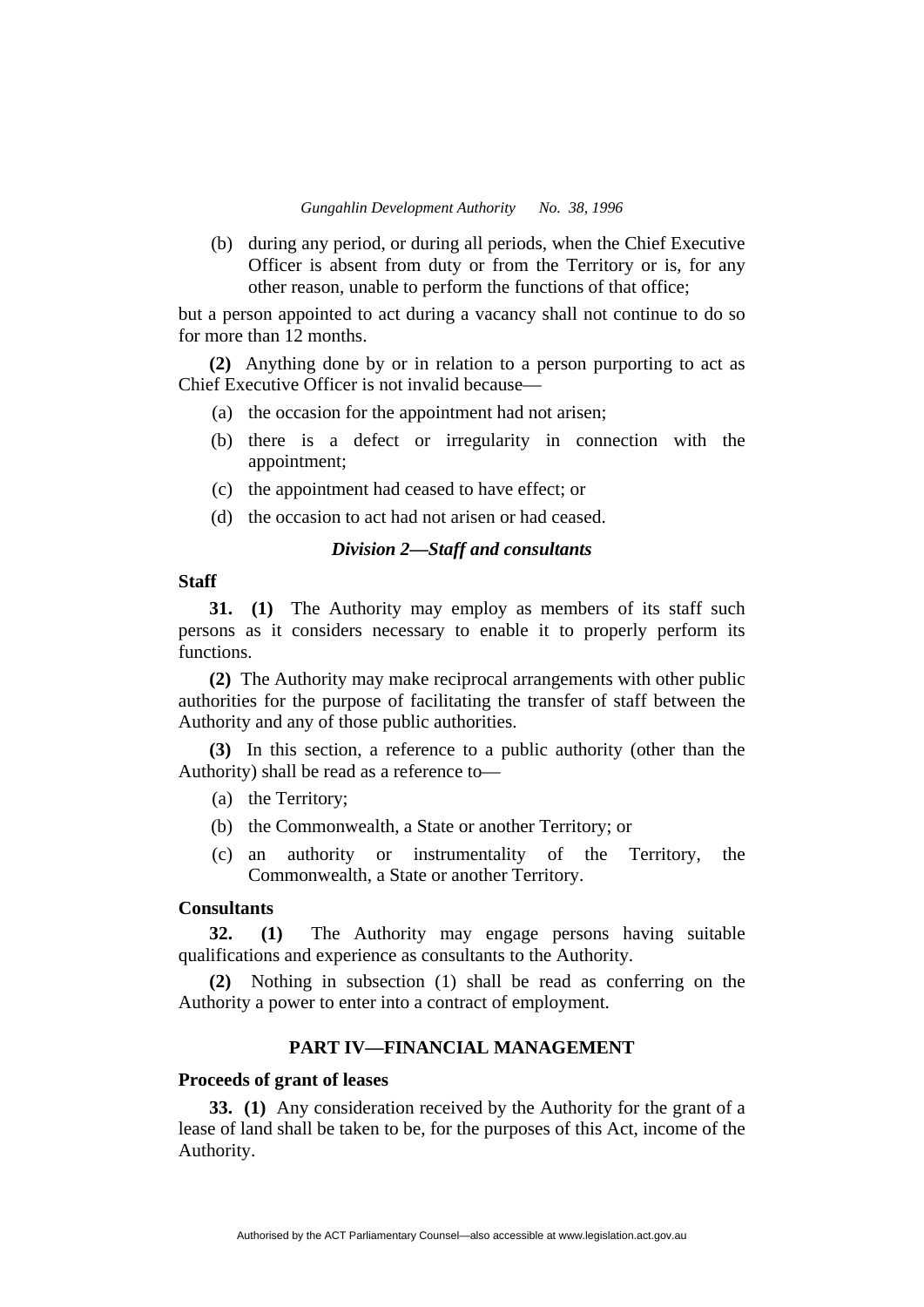**(2)** In subsection (1) the reference to the grant of a lease of land includes the grant, under authorisation of the Executive, of a lease (including a lease to the Authority itself) of land that, immediately before the grant, was unleased.

## **Payment of funds to the Territory**

**34. (1)** The Treasurer may, from time to time, by instrument in writing, direct the Authority to pay to the Territory—

- (a) a specified amount; or
- (b) an amount calculated in a specified manner;

in such manner, at such time or times and on such terms and conditions as the Treasurer specifies by that or another instrument.

**(2)** In giving a direction under subsection (1), the Treasurer shall have regard to—

- (a) the assets and liabilities of the Authority;
- (b) its income and expenditure;
- (c) the ability of the Authority to discharge its functions; and
- (d) the requirement that the Territory obtain a reasonable return from the development and disposal of unleased land.

**(3)** For the purpose of making calculations for the purposes of this section, land within the Development Area shall be taken to be an asset of the Authority.

**(4)** Subject to subsection (5), the Authority shall, as soon as practicable after the end of each financial year, pay to the Territory an amount equal to the amount of funds that it holds that are not expected to be required for the discharge of its functions.

**(5)** The Treasurer may, by instrument in writing, direct that the Authority pay a lesser amount than the amount referred to in subsection (4).

**(6)** The Authority shall comply with a direction under this section.

## **Commonwealth tax equivalents**

**35. (1)** In this section—

- "Commissioner" means the Commissioner for Australian Capital Territory Revenue;
- "equivalent law", subject to subsection (17), means a law of the Commonwealth that deals with taxation or imposes a tax, being a law that does not apply to the Authority by reason only that the Authority is an instrumentality of the Territory;

"tax" includes a duty, fee or charge.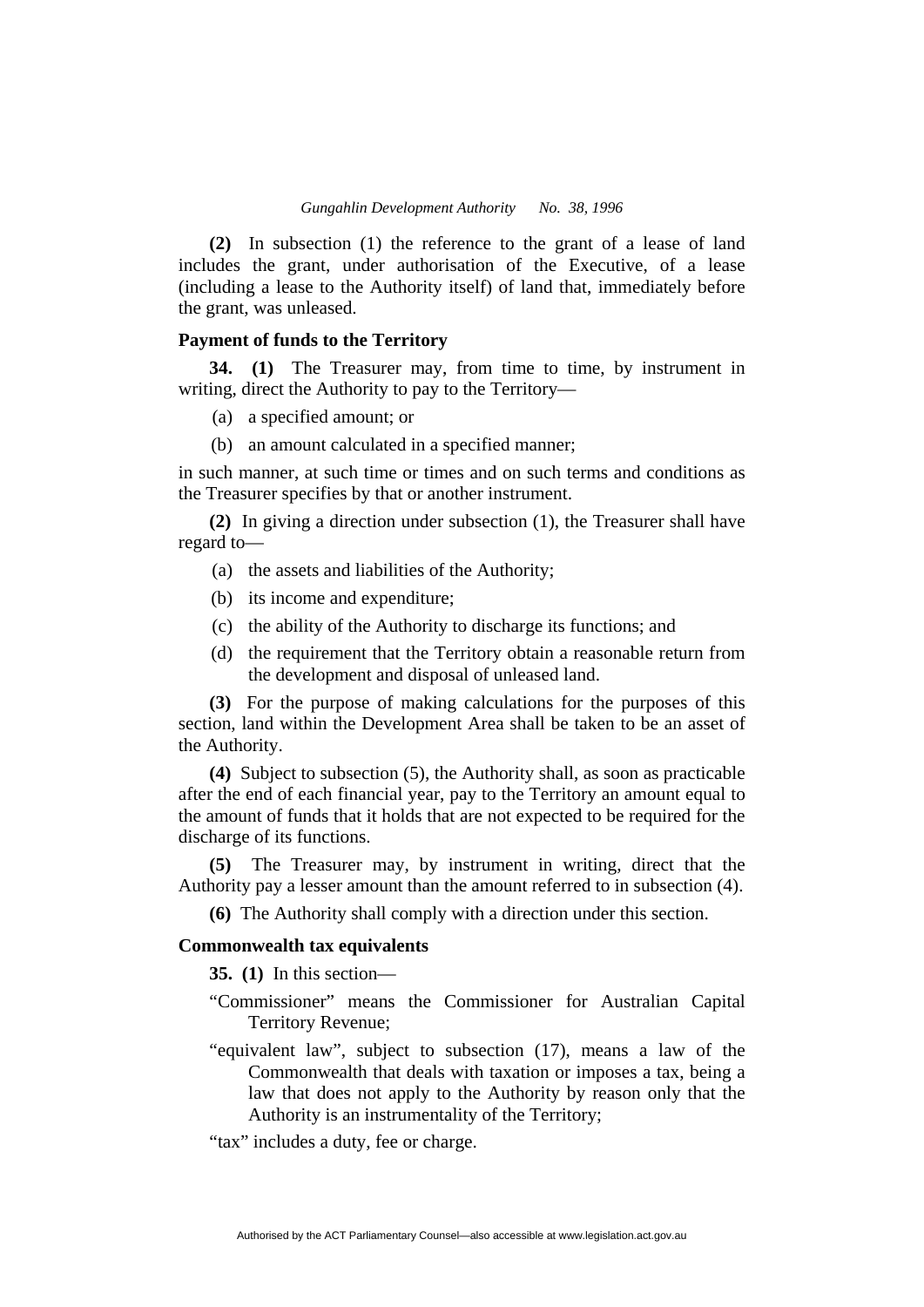**(2)** Subject to this section, the Authority shall pay to the Territory an amount (in this section referred to as a "Commonwealth tax equivalent") equivalent to the tax that it would be liable to pay under an equivalent law if the Authority were not an instrumentality of the Territory.

**(3)** The Commissioner may, at any time, make an assessment of the Commonwealth tax equivalent payable by the Authority.

**(4)** The Commissioner may, at any time, amend an assessment by making such alterations or additions as he or she thinks necessary, notwithstanding that the Commonwealth tax equivalent may have been paid in respect of the assessment.

**(5)** An amended assessment is an assessment for the purposes of this or any other Act.

**(6)** The Commissioner shall, within 14 days after making an assessment, give a copy of the assessment to the Authority.

**(7)** A document purporting to be a copy of an assessment is evidence—

- (a) of the due making of the assessment; and
- (b) except in proceedings by way of review of the assessment or the process of making it—of the Commonwealth tax equivalent payable by the Authority.

**(8)** Subject to this section, payment of a Commonwealth tax equivalent shall be made on such terms as the Commissioner determines.

**(9)** The Authority, if dissatisfied with an assessment or determination of the Commissioner, may request the Commissioner to refer it to the Treasurer.

**(10)** The Treasurer may, in writing, vary an assessment or determination that has been referred to him or her under subsection (9).

**(11)** An assessment or determination varied by the Treasurer has effect as varied.

**(12)** For the purposes of performing a function under this section the Commissioner has all the powers, and may exercise any discretions, that, by any law of the Commonwealth are vested in the authority or officer administering the equivalent law.

**(13)** The Authority shall furnish to the Commissioner all the information, returns or documents that, if it were not an instrumentality of the Territory, it would be obliged under a law of the Commonwealth to furnish to the authority or officer administering the equivalent law.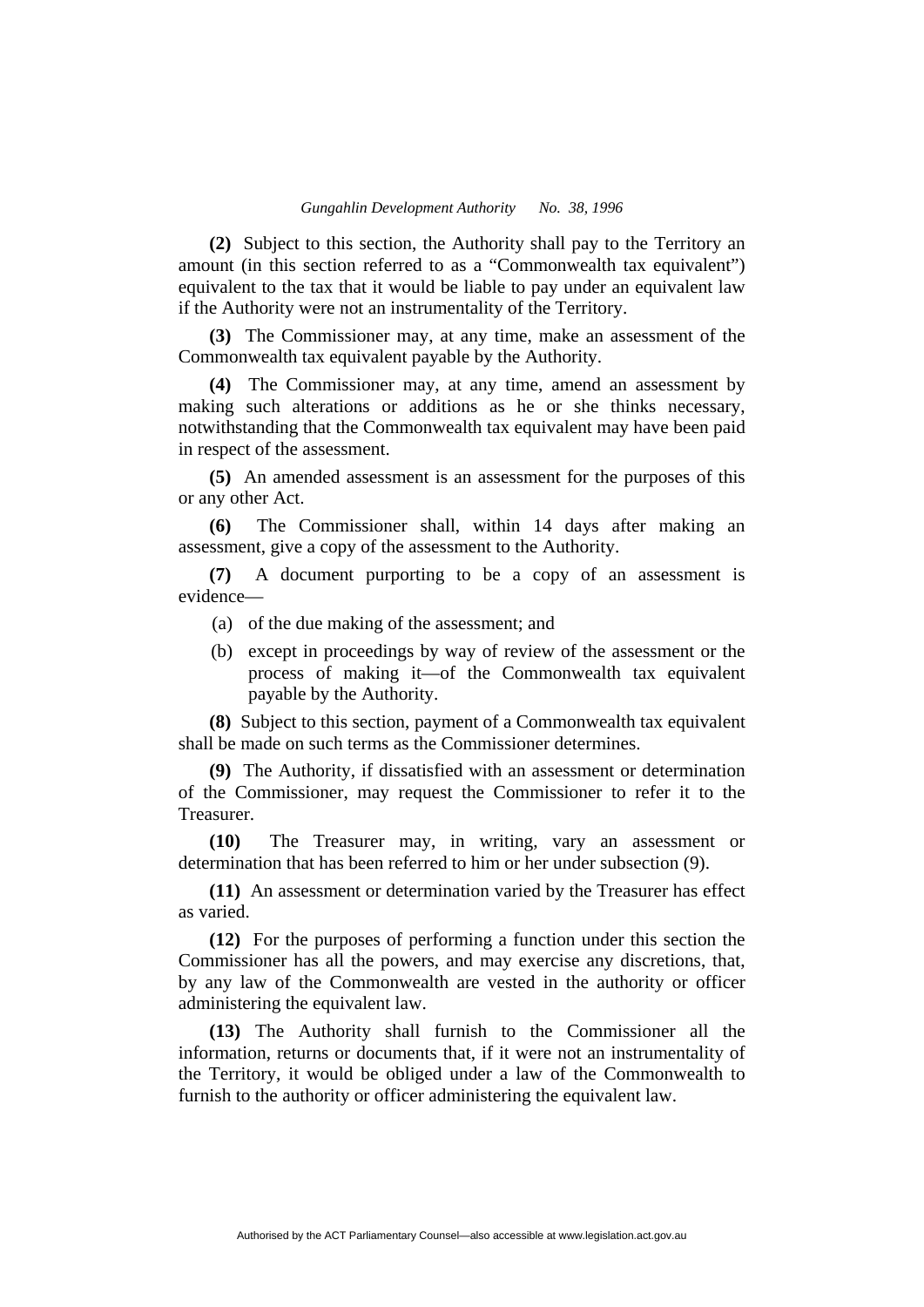**(14)** The information, returns and documents referred to in subsection (13) shall be furnished in such a manner and within such times as they would be required to be furnished under the law of the Commonwealth.

**(15)** The Treasurer may by instrument declare that a provision of a law of the Commonwealth is not to be an equivalent law in respect of the Authority.

**(16)** A declaration under subsection (15) is a disallowable instrument for the purposes of section 10 of the *Subordinate Laws Act 1989*.

**(17)** A provision that is the subject of a declaration under subsection (15) is not an equivalent law for the purposes of this section.

## **Copy of statement of intent**

**36. (1)** The Authority shall give to the Minister a copy of the statement of intent that it is required to give to the Treasurer under the *Financial Management Act 1996*.

**(2)** The Minister shall lay the copy of a statement of intent before the Legislative Assembly within 5 sitting days after receiving it.

**(3)** Before laying a copy of a statement before the Legislative Assembly, the Minister may delete from the statement any part dealing with commercially sensitive information but, if he or she does so, he or she shall lay before the Legislative Assembly, at the same time as he or she lays the statement, a further statement setting out the general nature of the material deleted and the reason for the deletion.

# **PART V—MISCELLANEOUS**

#### **Delegations and authorisations**

**37. (1)** The Authority may, either generally or as otherwise provided by the instrument of delegation, by instrument under its common seal, delegate to the Chief Executive Officer any of its powers under this Act other than this power of delegation or the power to authorise the exercise of a power of the Authority referred to in subsection (2).

**(2)** The Authority may, by instrument under its common seal, authorise a person to act on its behalf in the exercise of a power under this Act or any other Act, other than this power to authorise the exercise of a power of the Authority or the power of delegation referred to in subsection  $(1)$ .